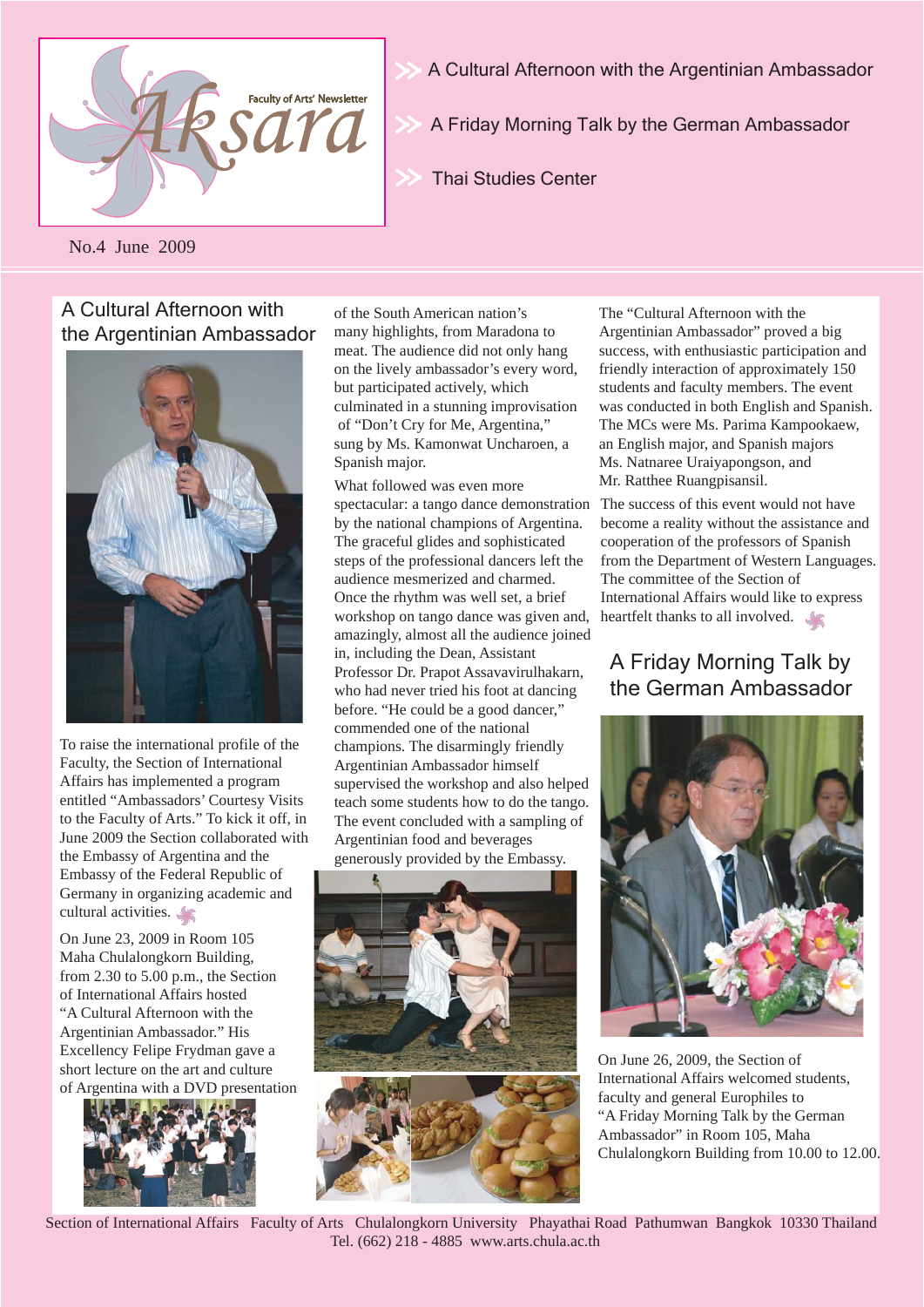

Upon his arrival, His Excellency Dr. Hanns Schumacher was warmly received by Dean, Asst. Prof. Dr. Prapot Assavavirulhakarn, Deputy Dean for International Affairs, Assoc. Prof. Surapeepan Chatraporn, Head of the German Section, Assoc. Prof. Dr. Wanna Saeng Aramroeng, and Prof. Thanomnuan O-Charoen, Director of the Chalermprakiat Center of Translation and Interpretation, who together took His Excellency on a cultural tour of the historic building.



After an introduction by able Ajarns Dr. Mattanee Palungtepin (MC) and Claudio Kasperl (moderator), Dr. Schumacher's fact-filled yet lively lecture on "Germany and the European Union: 20 Years after the Fall of the Berlin Wall" prompted many questions from both students and teachers and led to a stimulating discussion—to the great delight of His Excellency, who had earlier on encouraged the students to participate by saying "There are no silly questions. There are only silly answers!" While he was certainly proven right by the intelligent enquiries from the audience, his replies, though deliberately informal, were far from "silly" and provided unique insights into the workings of the German state by an absolute insider. After the lecture, a luncheon was hosted in honor of the German Ambassador by the Dean at Plaza Athenee Hotel.

The "Friday Morning Talk by the German Ambassador" was another success, with enthusiastic participation by an audience of approximately 100. The Committee of the Section of International Affairs wishes to thank the professors from the German Section whose close collaboration and assistance were very much appreciated.



#### We are at Your Service.

The Committee Members of the Section of International Affairs, which comprises Deputy Dean Surapeepan Chatraporn, Dr. Brett Farmer, Charunee Hongcharu, Dr. Duantem Krisdathanont, Dr. Ingo Peters, Dr. Julispong Chularatana, Dr. Mattanee Palungtepin, Dr. Nurida Hayiyakoh, Pawit Mahasarinand, Dr. Piriyadit Manit, Dr. Saseporn Petcharpiruch, Dr. Sirivan Chulakorn, Wipada Petcharak, and Walailuk Chorpankul as secretary, welcome advice and suggestions concerning any plans and activities. We aim to encourage a fully internationalized environment and to promote increased networking with overseas institutions and scholars. If you would like to talk to us, you can contact any of the committee members. We would be very happy to hear from you and cooperate closely with you.

The Thai Studies Center has been an important part of the Faculty and has helped broaden our international horizon. Yet, some of us may not be familiar with this Center. So, here is a short profile to introduce the Center to you.

The Thai Studies Center was established in 1991 as a multi-disciplinary international M.A. program in Thai Studies that provides students the opportunity to develop an in-depth knowledge of a discipline and thematic subject in Thai Studies under the supervision of recognized experts in various fields and to acquaint them with current research techniques and methodologies.

#### **K** Thai Studies Center

To date there have been fifty-seven M.A. theses written on various topics pertaining to Thai culture and society ranging from Thai Buddhism, literature, folklore, economics, sports, media and popular culture.

Interested people acquiring knowledge concerning Thai studies can also apply as non-degree students or occasional students taking certain courses with their specific interests or subjects.

After the continued success of the Master's program, Thai Studies Center started to offer a Ph.D. program in Thai Studies in 2005, and currently there are ten students enrolled aiming ultimately for a doctorate in Thai Studies.

The administration of the Thai Studies Center comes under Professor Dr. Siraporn Nathalang as the Director with Associate Professor Dr. Suchitra Chongstitvatana serving as Chairperson of the Ph.D. program and Assistant Professor Dr. Carina Chotirawe as Chairperson of the M.A. program.

For more information please contact the Center at room 204, Maha Chulalongkorn Building, tel. 02-2184862 or email thaistudies\_chula@hotmail.com or visit the website www.arts.chula.ac.th/international/thai